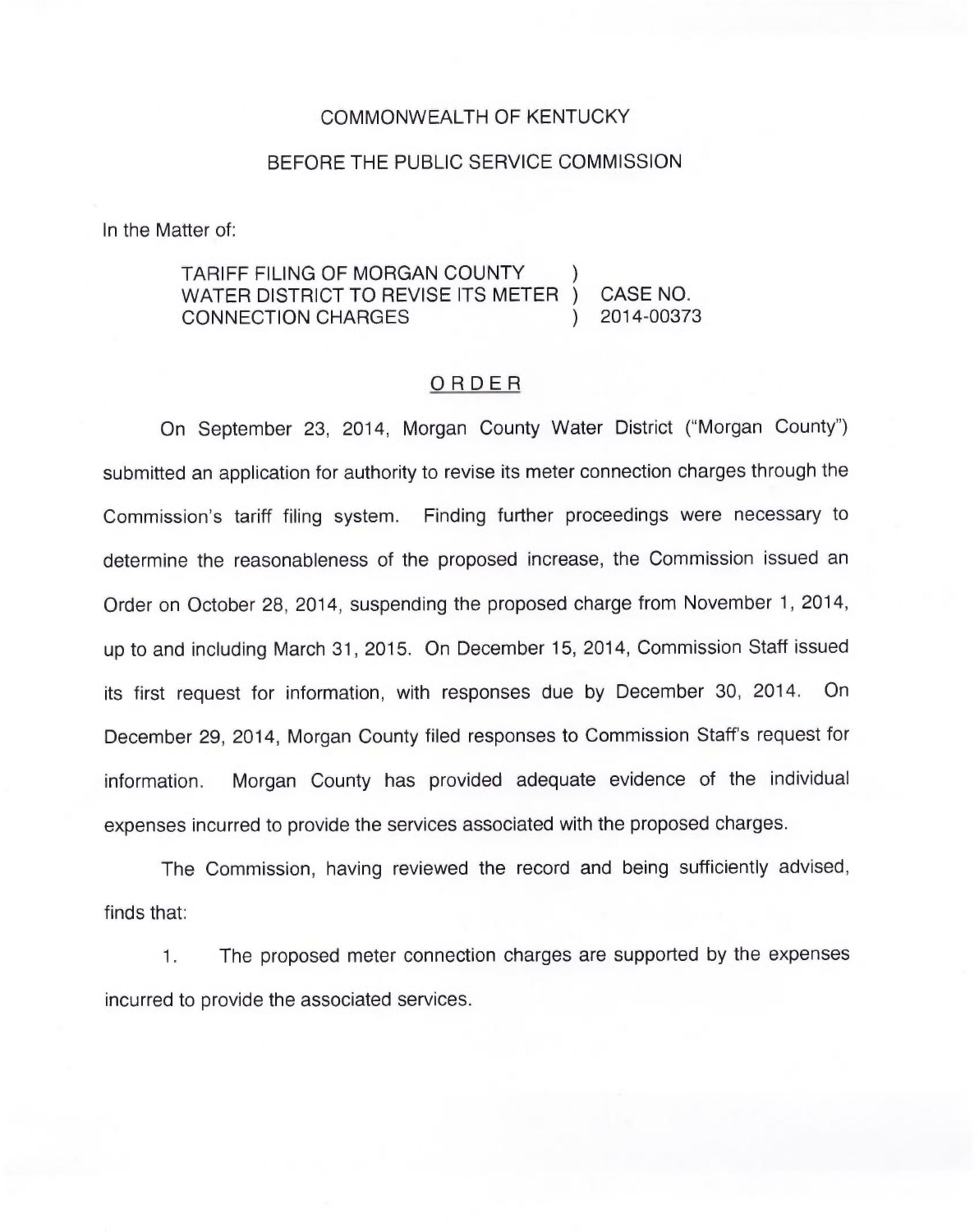2. The charges set forth in the Appendix to this Order are fair, just, and reasonable and should be approved.

IT IS THEREFORE ORDERED that:

 $\mathbf{1}$ . Morgan County's proposed meter connection charges are approved.

2. The charges in the Appendix to this Order are approved for services rendered on and after the date of this Order.

3. Within 20 days of the date of this Order, Morgan County shall file with the Commission, using the Commission's electronic Tariff Filing System, revised tariff sheets showing the rates approved herein.

By the Commission



**ATTEST** Executive Director

Case No. 2014-00373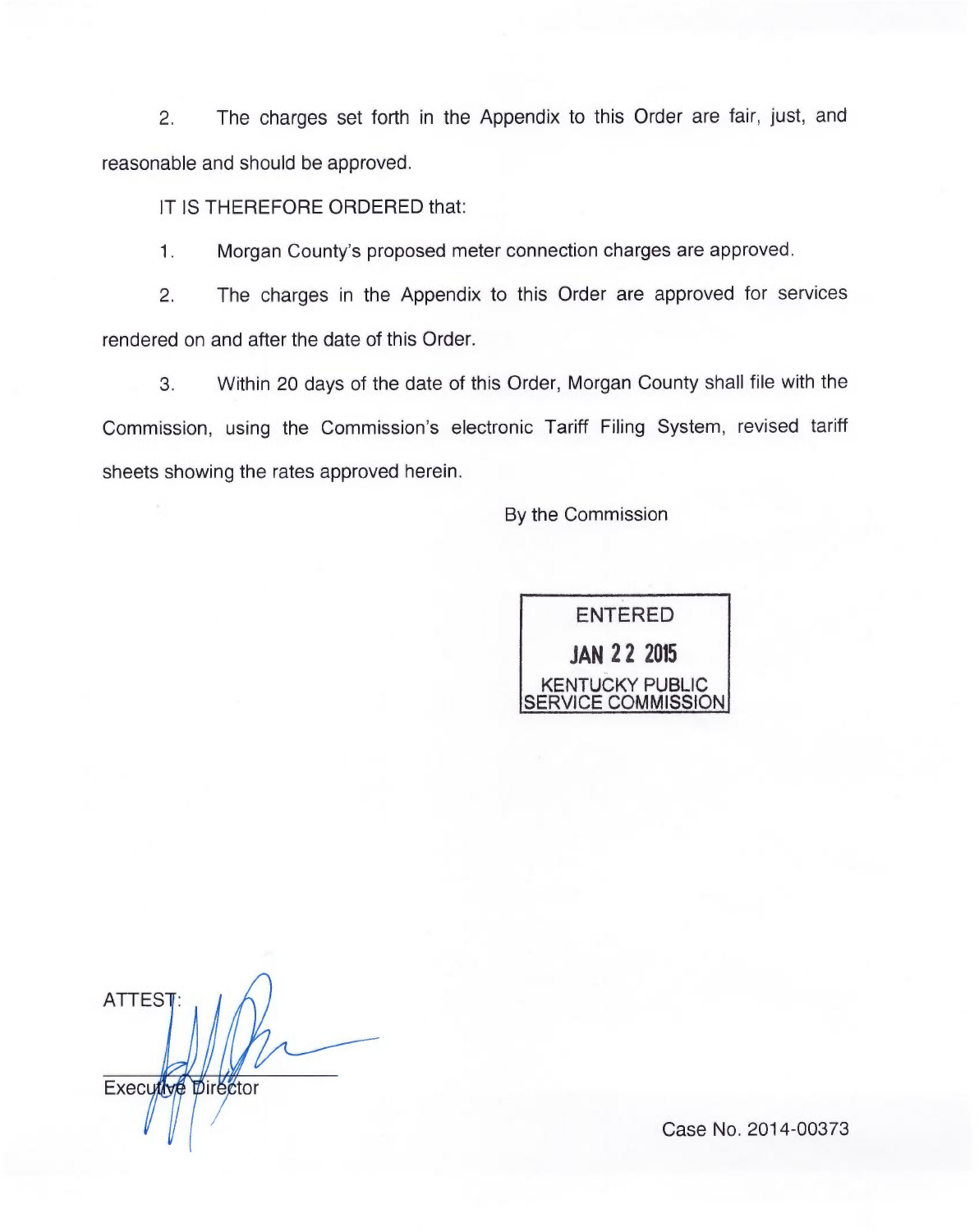## APPENDIX

# APPENDIX TO AN ORDER OF THE KENTUCKY PUBLIC SERVICE COMMISSION IN CASE NO. 2014-00373 DATED

The following rates, charges, and policies are prescribed for the customers in the area served by Morgan County Water District. All other rates, charges, and policies not specifically mentioned herein shall remain the same as those in effect under authority of the Commission prior to the effective date of this Order.

### METER CONNECTION CHARGE:

| 5/8-Inch X 3/4-Inch Meter | \$ 750.00  |
|---------------------------|------------|
| 1-Inch Meter              | \$1,000.00 |